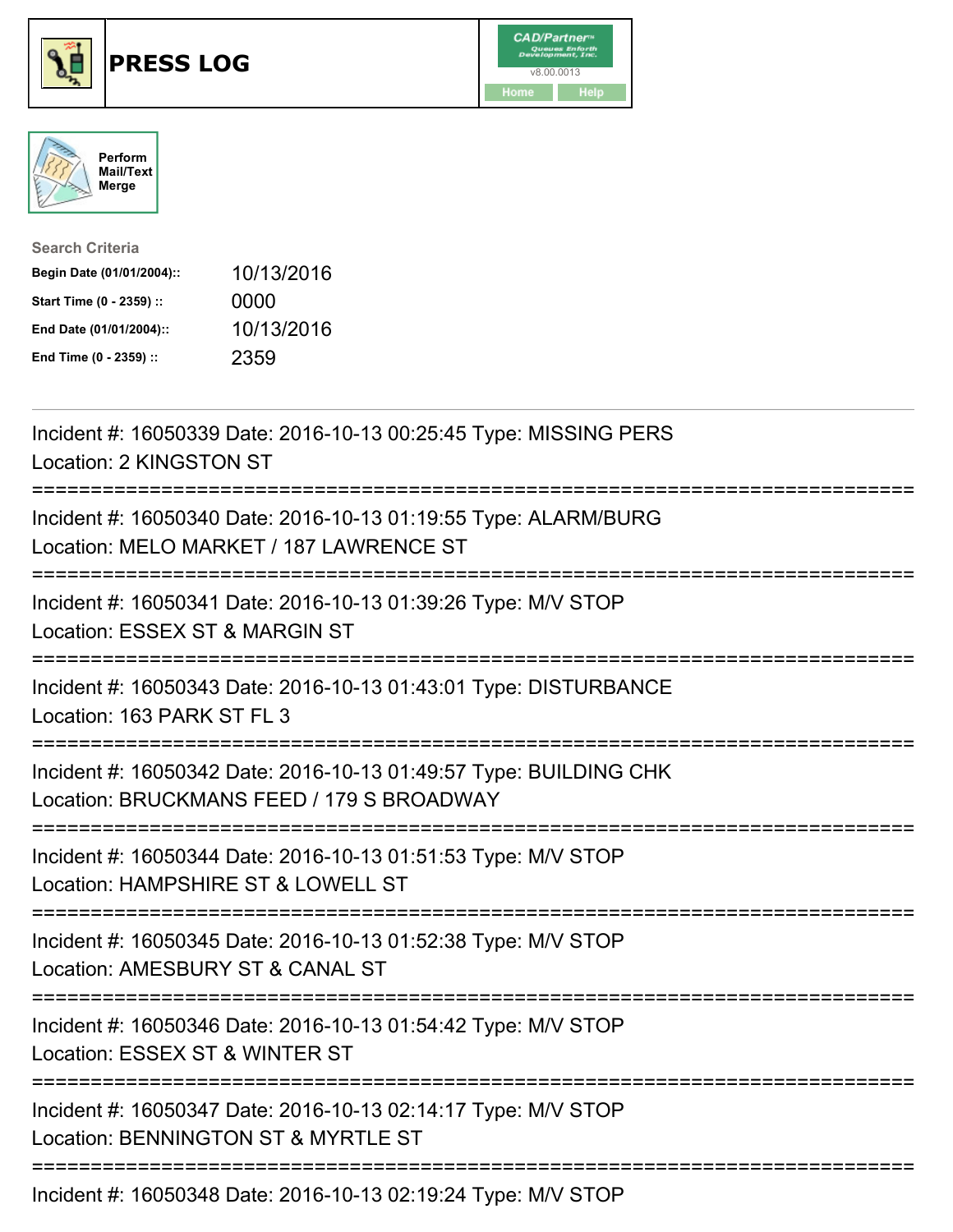Location: HAVERHILL ST & JACKSON ST =========================================================================== Incident #: 16050349 Date: 2016-10-13 02:20:55 Type: BUILDING CHK Location: NORTHERN ESSEX COMMUNITY COLLE / 45 FRANKLIN ST =========================================================================== Incident #: 16050350 Date: 2016-10-13 02:22:26 Type: BUILDING CHK Location: 530 BROADWAY =========================================================================== Incident #: 16050351 Date: 2016-10-13 02:23:00 Type: BUILDING CHK Location: 32 HALL ST =========================================================================== Incident #: 16050352 Date: 2016-10-13 02:25:13 Type: M/V STOP Location: 1 BROADWAY =========================================================================== Incident #: 16050353 Date: 2016-10-13 02:26:43 Type: ROBBERY UNARM Location: 7-11 / 390 S UNION ST =========================================================================== Incident #: 16050358 Date: 2016-10-13 02:27:29 Type: M/V STOP Location: BROADWAY & CROSS ST =========================================================================== Incident #: 16050354 Date: 2016-10-13 02:29:40 Type: BUILDING CHK Location: HAYES TAVERN INC / 167 S UNION ST =========================================================================== Incident #: 16050355 Date: 2016-10-13 02:30:05 Type: BUILDING CHK Location: 314 ESSEX ST =========================================================================== Incident #: 16050356 Date: 2016-10-13 02:31:04 Type: DRUG OVERDOSE Location: 112 MARSTON ST #105 =========================================================================== Incident #: 16050357 Date: 2016-10-13 02:43:24 Type: BUILDING CHK Location: 300 HAVERHILL ST =========================================================================== Incident #: 16050359 Date: 2016-10-13 03:51:46 Type: BUILDING CHK Location: HAYES TAVERN INC / 167 S UNION ST =========================================================================== Incident #: 16050360 Date: 2016-10-13 04:00:26 Type: BUILDING CHK Location: BRUCKMANS FEED / 179 S BROADWAY =========================================================================== Incident #: 16050361 Date: 2016-10-13 04:01:13 Type: BUILDING CHK Location: 32 HALL ST =========================================================================== Incident #: 16050362 Date: 2016-10-13 04:07:19 Type: DISTURBANCE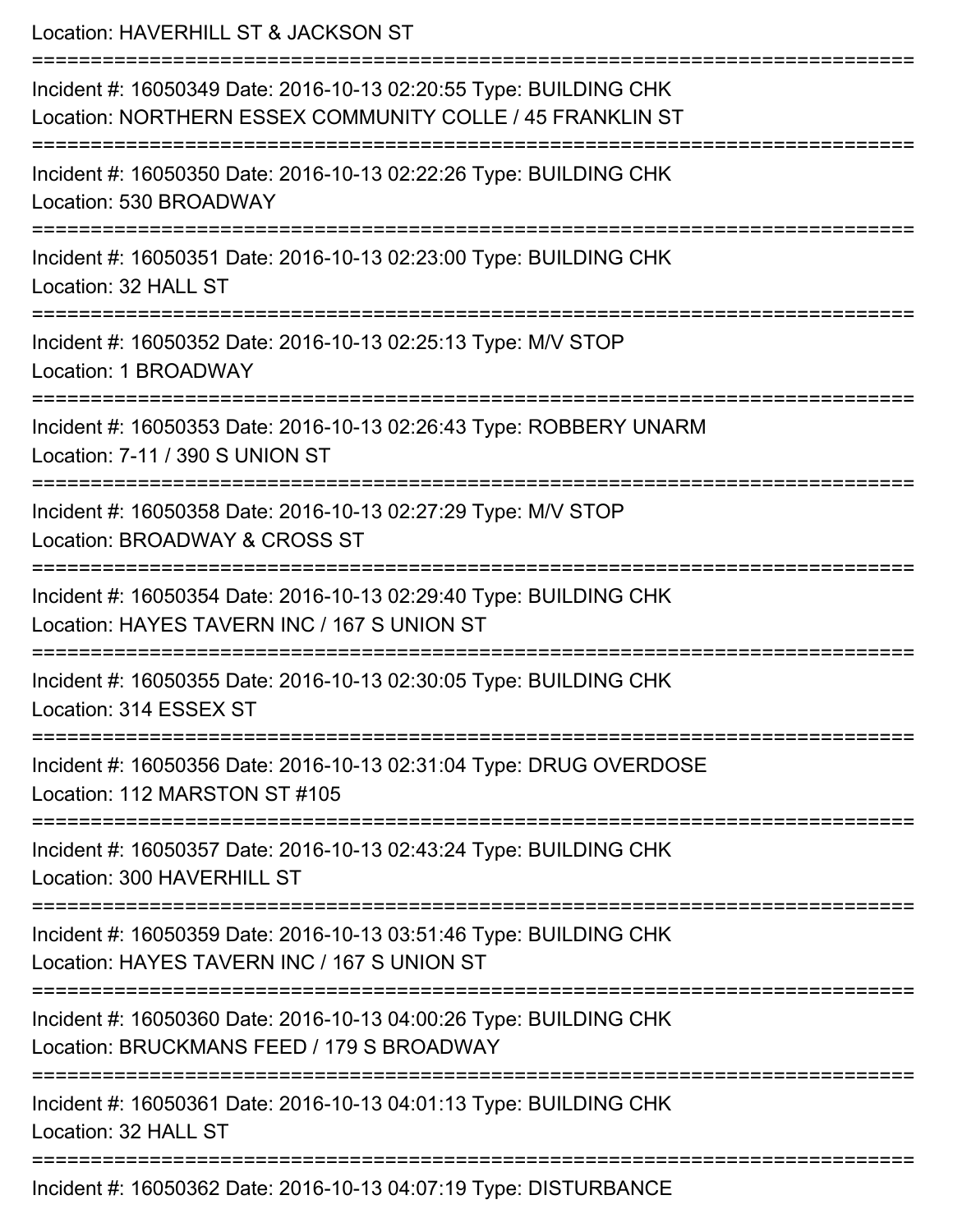| Incident #: 16050363 Date: 2016-10-13 04:15:53 Type: ALARM/BURG<br>Location: LARUBIA RESTAURANT / 52 COMMON ST                       |
|--------------------------------------------------------------------------------------------------------------------------------------|
| Incident #: 16050364 Date: 2016-10-13 04:34:27 Type: MEDIC SUPPORT<br>Location: LPD WESTSIDE / 90 LOWELL ST                          |
| Incident #: 16050365 Date: 2016-10-13 04:54:57 Type: ALARM/BURG<br>Location: NECCO / 414 COMMON ST                                   |
| Incident #: 16050366 Date: 2016-10-13 05:30:39 Type: BUILDING CHK<br>Location: WALGREENS / 220 S BROADWAY                            |
| Incident #: 16050367 Date: 2016-10-13 05:31:09 Type: ROBBERY UNARM<br>Location: 7-11 / 703 HAVERHILL ST                              |
| :================<br>Incident #: 16050368 Date: 2016-10-13 06:52:04 Type: CK WELL BEING<br>Location: DAYBREAK SHELTER / 19 WINTER ST |
| Incident #: 16050369 Date: 2016-10-13 06:55:53 Type: PARK & WALK<br>Location: BROADWAY & HAVERHILL ST                                |
| Incident #: 16050370 Date: 2016-10-13 07:31:32 Type: CLOSE STREET<br>Location: AMES ST & TEXAS AV                                    |
| Incident #: 16050371 Date: 2016-10-13 07:37:29 Type: M/V STOP<br>Location: ANDOVER ST & S BROADWAY                                   |
| Incident #: 16050372 Date: 2016-10-13 07:44:29 Type: ALARM/BURG<br>Location: GONZALEZ RESIDENCE / 56 BERNARD AV                      |
| Incident #: 16050373 Date: 2016-10-13 07:46:19 Type: M/V STOP<br>Location: FLORAL ST & HUDSON AV                                     |
| Incident #: 16050374 Date: 2016-10-13 07:47:26 Type: M/V STOP<br>Location: BROADWAY & CROSS ST                                       |
| Incident #: 16050375 Date: 2016-10-13 07:50:41 Type: CLOSE STREET<br>Location: ANDOVER ST & PARKER ST                                |
| Incident #: 16050376 Date: 2016-10-13 07:54:47 Type: TOW/REPOSSED                                                                    |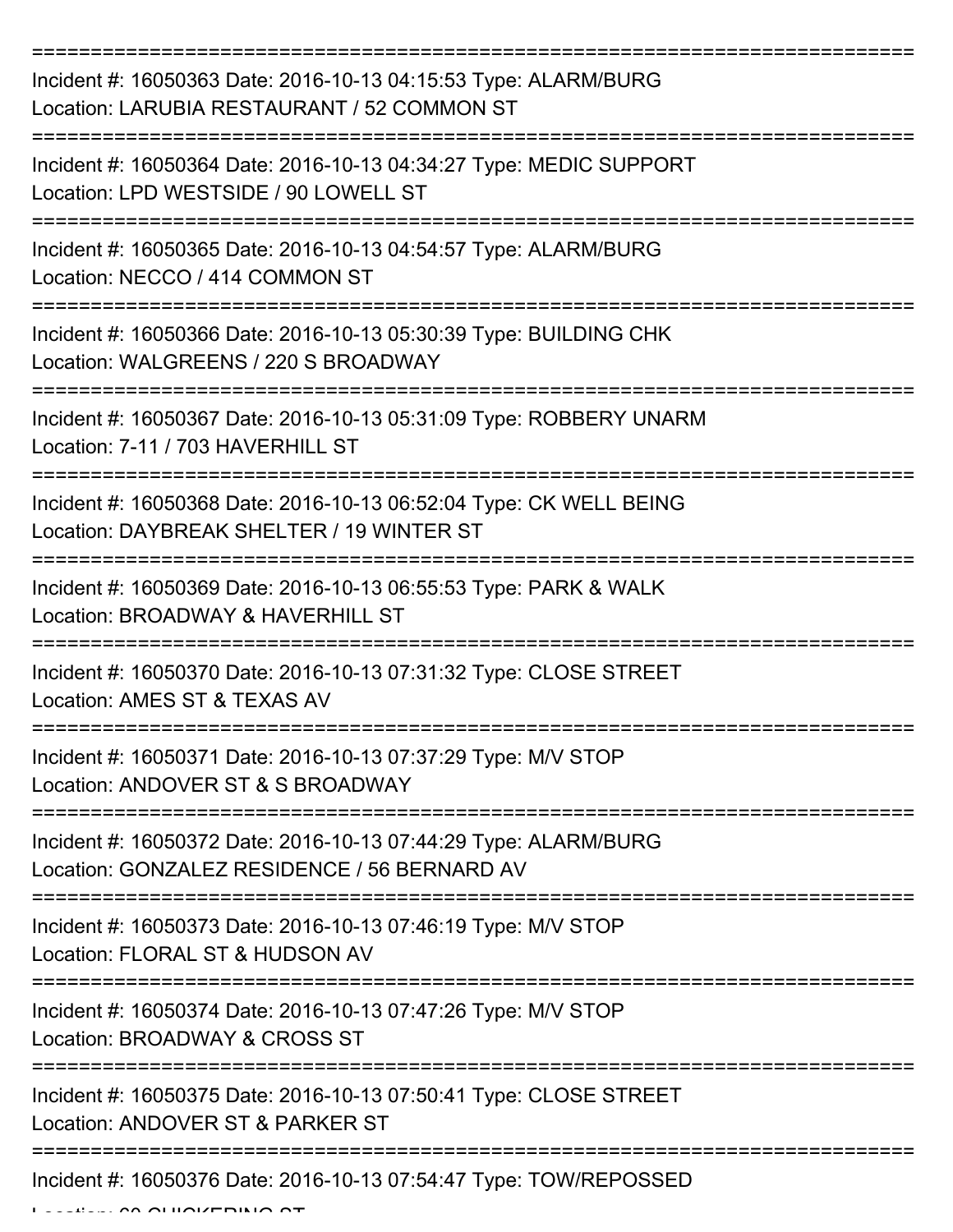| Incident #: 16050377 Date: 2016-10-13 07:55:14 Type: CLOSE STREET<br>Location: S UNION ST & SPRINGFIELD ST            |
|-----------------------------------------------------------------------------------------------------------------------|
| Incident #: 16050378 Date: 2016-10-13 07:56:31 Type: M/V STOP<br>Location: BAILEY ST & PARKER ST                      |
| Incident #: 16050379 Date: 2016-10-13 07:56:53 Type: M/V STOP<br>Location: BLAKELIN ST & MANCHESTER ST                |
| Incident #: 16050380 Date: 2016-10-13 07:59:11 Type: BUILDING CHK<br>Location: 75 MANCHESTER ST                       |
| Incident #: 16050381 Date: 2016-10-13 08:02:18 Type: M/V STOP<br><b>Location: CENTRAL BRIDGE</b>                      |
| Incident #: 16050382 Date: 2016-10-13 08:03:16 Type: CLOSE STREET<br>Location: AMHERST ST & CASTLE ST                 |
| Incident #: 16050383 Date: 2016-10-13 08:45:31 Type: MEDIC SUPPORT<br>Location: 36 MT VERNON CIR                      |
| Incident #: 16050384 Date: 2016-10-13 08:54:54 Type: ASSSIT AMBULANC<br>Location: 675 ESSEX ST #9 FL BLDG 4           |
| Incident #: 16050385 Date: 2016-10-13 09:10:49 Type: AUTO ACC/NO PI<br>Location: 419 LOWELL ST                        |
| Incident #: 16050386 Date: 2016-10-13 09:12:41 Type: INVESTIGATION<br>Location: LAWRENCE HIGH SCHOOL / 70 N PARISH RD |
| Incident #: 16050387 Date: 2016-10-13 09:15:20 Type: AUTO ACC/NO PI<br>Location: 182 PROSPECT ST                      |
| Incident #: 16050388 Date: 2016-10-13 09:23:16 Type: LOST PROPERTY<br>Location: 55 JUNIPER ST                         |
| Incident #: 16050389 Date: 2016-10-13 09:49:41 Type: M/V STOP<br>Location: BROADWAY & CONCORD ST                      |
| Incident #: 16050390 Date: 2016-10-13 09:50:47 Type: MEDIC SUPPORT                                                    |

Location: 26 NEWTON ST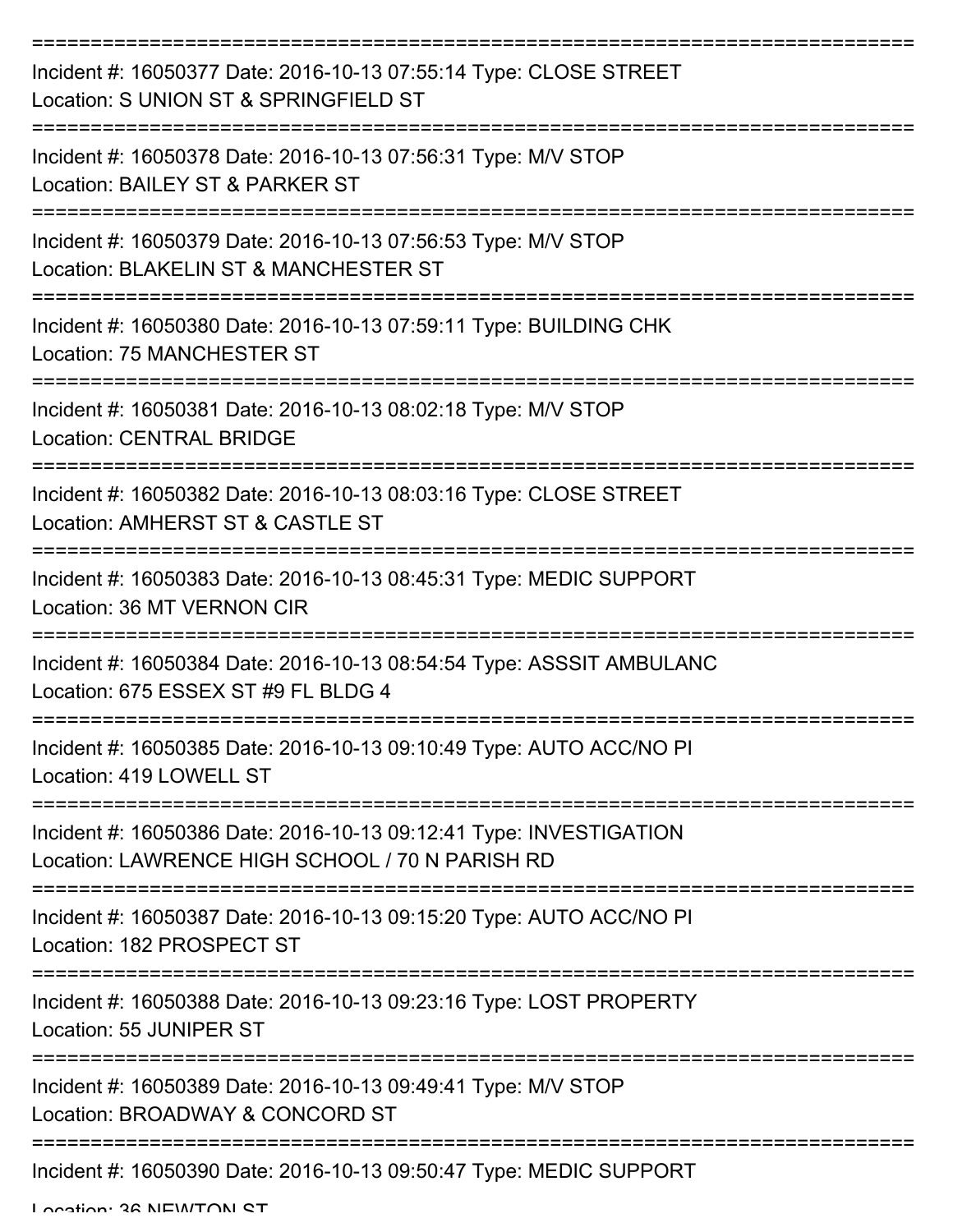| Incident #: 16050391 Date: 2016-10-13 10:06:08 Type: SHOPLIFTING<br>Location: MARSHALLS / 73 WINTHROP AV         |
|------------------------------------------------------------------------------------------------------------------|
| Incident #: 16050394 Date: 2016-10-13 10:08:33 Type: GENERAL SERV<br><b>Location: RESERVOIR ST</b>               |
| Incident #: 16050392 Date: 2016-10-13 10:09:09 Type: M/V STOP<br>Location: BRADFORD ST & BROADWAY                |
| Incident #: 16050393 Date: 2016-10-13 10:09:26 Type: PARK & WALK<br>Location: BRADFORD ST & BROADWAY             |
| Incident #: 16050395 Date: 2016-10-13 10:10:36 Type: GENERAL SERV<br><b>Location: 9 MERRIMACK ST</b>             |
| Incident #: 16050396 Date: 2016-10-13 10:20:24 Type: M/V STOP<br>Location: BRADFORD ST & BROADWAY                |
| Incident #: 16050397 Date: 2016-10-13 10:25:15 Type: M/V STOP<br>Location: BRADFORD ST & BROADWAY                |
| Incident #: 16050398 Date: 2016-10-13 10:26:59 Type: M/V STOP<br>Location: BRADFORD ST & BROADWAY                |
| Incident #: 16050399 Date: 2016-10-13 10:34:51 Type: M/V STOP<br>Location: 239 BROADWAY                          |
| Incident #: 16050400 Date: 2016-10-13 10:36:32 Type: M/V STOP<br>Location: ESSEX ST & MARGIN ST                  |
| Incident #: 16050401 Date: 2016-10-13 10:38:11 Type: CK WELL BEING<br>Location: S UNION ST & WINTHROP AV         |
| Incident #: 16050402 Date: 2016-10-13 10:39:26 Type: DRUG VIO<br>Location: 11 SUMMER ST                          |
| Incident #: 16050403 Date: 2016-10-13 10:50:31 Type: DRUG VIO<br>Location: LAWRENCE HIGH SCHOOL / 70 N PARISH RD |
| Incident #: 16050404 Date: 2016-10-13 11:13:47 Type: SPECIAL CHECK<br><b>Location: WEST ST</b>                   |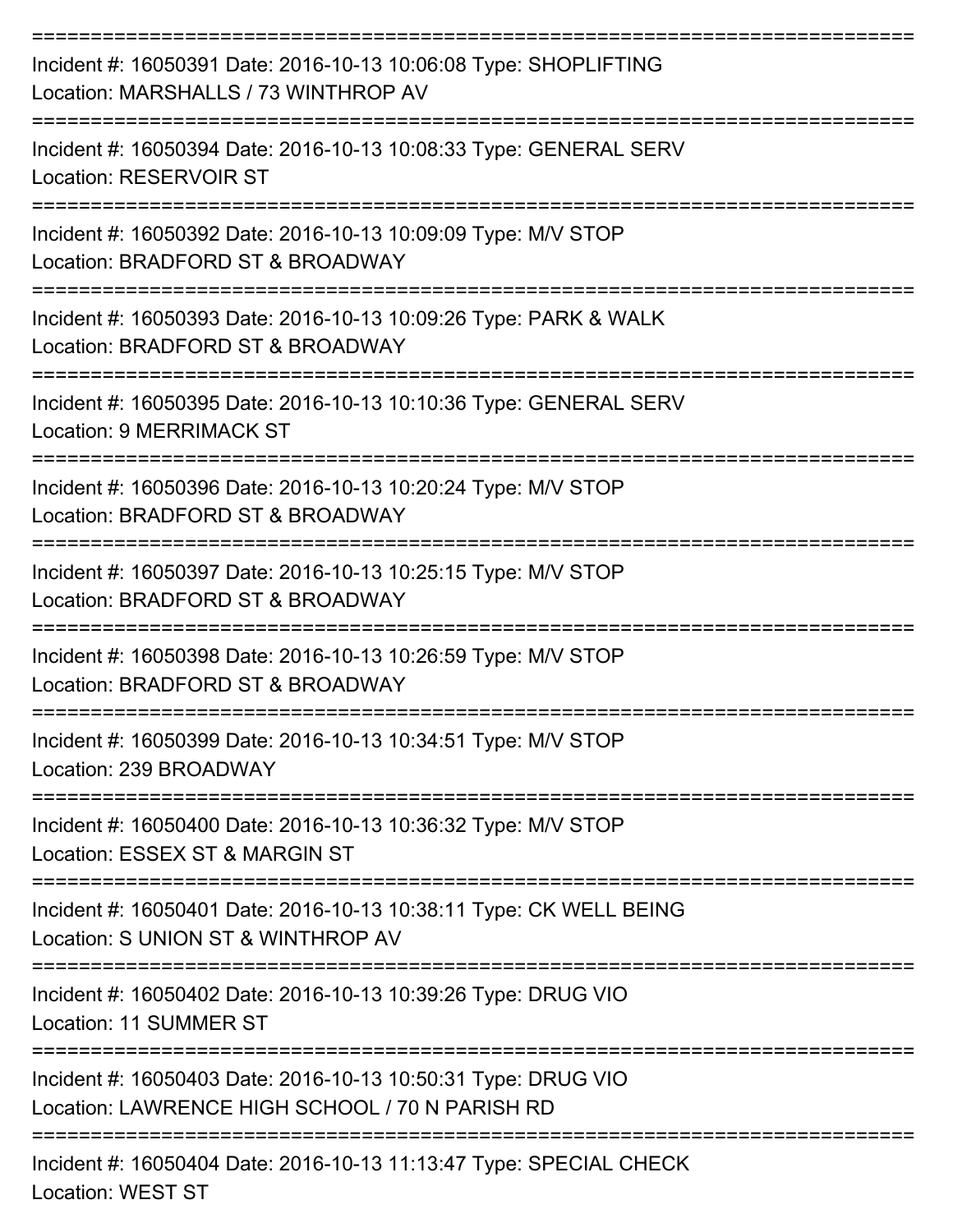| Incident #: 16050405 Date: 2016-10-13 11:20:27 Type: M/V STOP<br>Location: 144 COMMON ST                                                       |
|------------------------------------------------------------------------------------------------------------------------------------------------|
| =============================<br>Incident #: 16050406 Date: 2016-10-13 11:46:57 Type: M/V STOP<br>Location: 90 LOWELL ST<br>------------------ |
| Incident #: 16050407 Date: 2016-10-13 11:52:33 Type: SUS PERS/MV<br>Location: BURGER KING / 187 BROADWAY                                       |
| Incident #: 16050408 Date: 2016-10-13 11:54:55 Type: M/V STOP<br>Location: DRACUT ST & S BROADWAY<br>=========================                 |
| Incident #: 16050409 Date: 2016-10-13 12:18:58 Type: GENERAL SERV<br>Location: CHESTNUT ST & SHORT ST                                          |
| Incident #: 16050410 Date: 2016-10-13 12:26:50 Type: ALARM/BURG<br>Location: 19 EUTAW ST                                                       |
| Incident #: 16050411 Date: 2016-10-13 12:59:00 Type: E911 HANGUP<br>Location: 305 ESSEX ST                                                     |
| Incident #: 16050412 Date: 2016-10-13 13:10:42 Type: M/V STOP<br>Location: FRANKLIN ST & HAVERHILL ST                                          |
| Incident #: 16050413 Date: 2016-10-13 13:29:09 Type: WIRE DOWN<br>Location: ROLLINS SCHOOL / 451 HOWARD ST                                     |
| Incident #: 16050414 Date: 2016-10-13 13:40:00 Type: LOST PROPERTY<br>Location: HIDALGO MULTISERVICE / 174 S UNION ST                          |
| Incident #: 16050415 Date: 2016-10-13 13:48:05 Type: STOLEN PROP<br>Location: 54 GROTON ST                                                     |
| Incident #: 16050416 Date: 2016-10-13 13:54:39 Type: TOW OF M/V<br>Location: 11 SHERIDAN ST                                                    |
| Incident #: 16050417 Date: 2016-10-13 13:55:47 Type: MAN DOWN<br>Location: 25 EUTAW ST                                                         |
| Incident #: 16050418 Date: 2016-10-13 13:57:12 Type: M/V STOP<br>Location: HAVERHILL ST & WHITE ST                                             |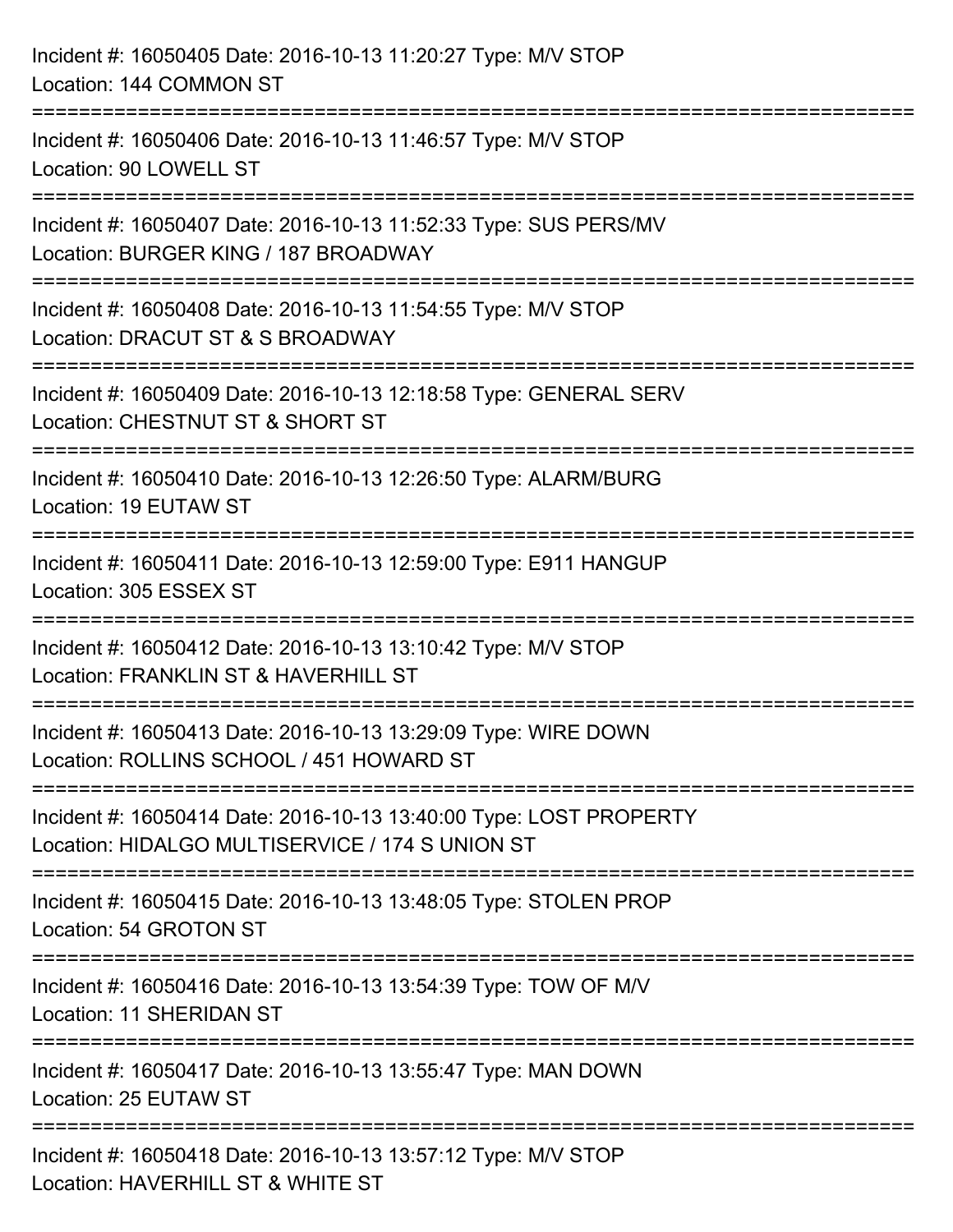| Incident #: 16050419 Date: 2016-10-13 14:01:18 Type: MEDIC SUPPORT<br>Location: 19 MECHANIC ST            |
|-----------------------------------------------------------------------------------------------------------|
| Incident #: 16050420 Date: 2016-10-13 14:09:45 Type: TOW OF M/V<br>Location: 56 ALBION ST                 |
| Incident #: 16050422 Date: 2016-10-13 14:22:44 Type: TENANT PROB<br>Location: 439 ANDOVER ST              |
| Incident #: 16050421 Date: 2016-10-13 14:23:11 Type: RECOV/STOL/MV<br>Location: 178 UNION ST              |
| Incident #: 16050423 Date: 2016-10-13 14:25:26 Type: AUTO ACC/NO PI<br>Location: 6 ESSEX ST               |
| Incident #: 16050424 Date: 2016-10-13 14:33:50 Type: LARCENY/PAST<br>Location: 5 FITZ ST FL 1             |
| Incident #: 16050425 Date: 2016-10-13 14:55:33 Type: M/V STOP<br>Location: 20 COMMON ST                   |
| Incident #: 16050426 Date: 2016-10-13 15:01:20 Type: LARCENY/PAST<br>Location: 17-19 EUTAW ST             |
| Incident #: 16050427 Date: 2016-10-13 15:08:56 Type: TOW OF M/V<br>Location: 138 WILLOW ST                |
| Incident #: 16050428 Date: 2016-10-13 15:18:58 Type: AUTO ACC/NO PI<br>Location: FERRY ST & MARSTON ST    |
| Incident #: 16050429 Date: 2016-10-13 15:29:29 Type: MEDIC SUPPORT<br>Location: 64 HAMPSHIRE ST           |
| Incident #: 16050430 Date: 2016-10-13 15:31:34 Type: AUTO ACC/NO PI<br>Location: AUBURN ST & HAMPSHIRE ST |
| Incident #: 16050431 Date: 2016-10-13 15:32:03 Type: M/V STOP<br>Location: AMES ST & LOWELL ST            |
| Incident #: 16050432 Date: 2016-10-13 15:35:50 Type: AUTO ACC/NO PI<br>Location: 711 / 99 HAMPSHIRE       |

===========================================================================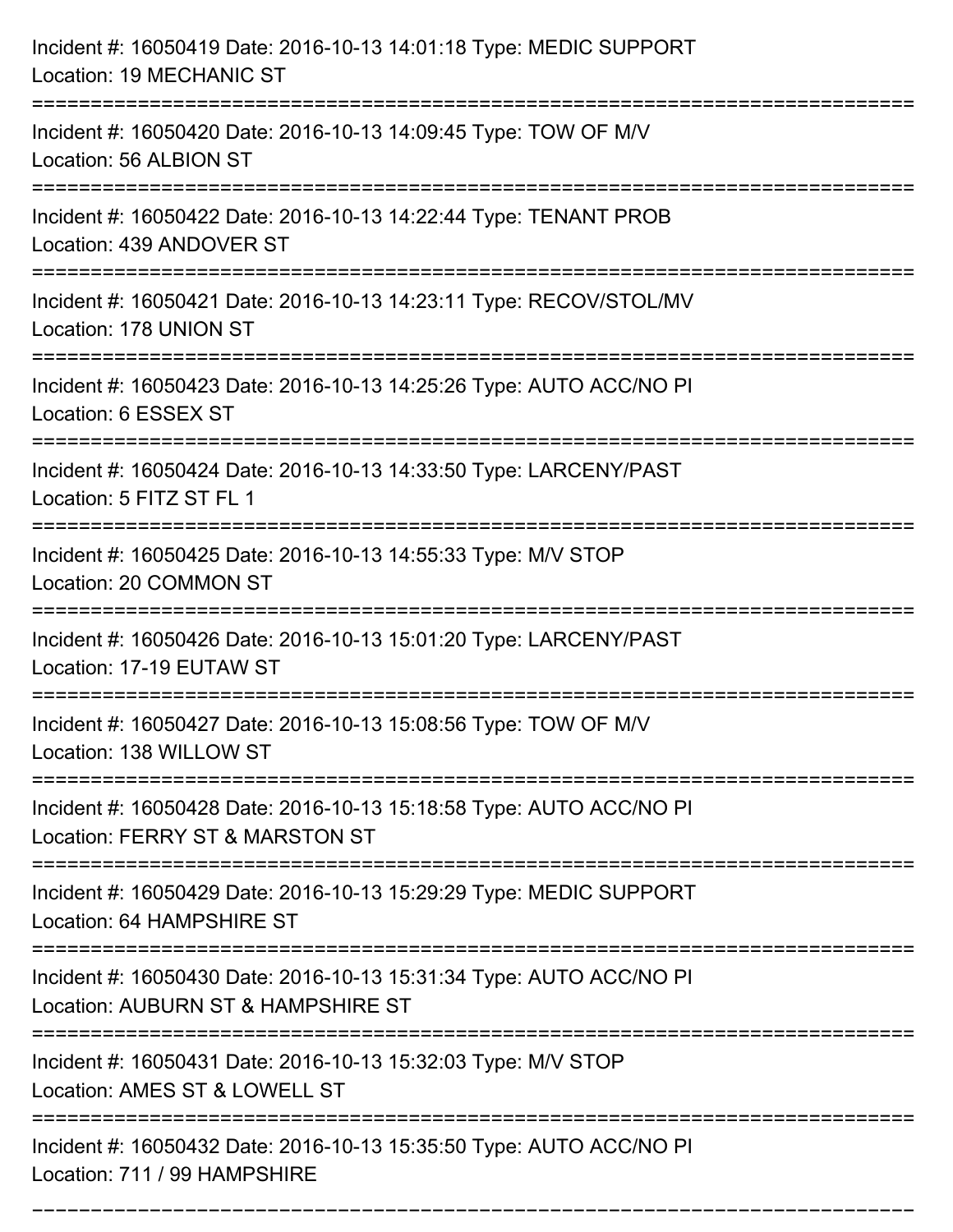| Incident #: 16050433 Date: 2016-10-13 15:39:13 Type: TOW OF M/V<br>Location: 5 ACTON ST                                     |
|-----------------------------------------------------------------------------------------------------------------------------|
| :==================<br>Incident #: 16050434 Date: 2016-10-13 15:50:21 Type: DISTURBANCE<br>Location: 5 FITZ ST              |
| Incident #: 16050435 Date: 2016-10-13 15:54:59 Type: M/V STOP<br>Location: 101 AMESBURY ST<br>----------------------------- |
| Incident #: 16050436 Date: 2016-10-13 16:02:20 Type: M/V STOP<br>Location: 196 LAWRENCE ST                                  |
| Incident #: 16050437 Date: 2016-10-13 16:03:05 Type: HIT & RUN M/V<br>Location: 5 THORNTON AV                               |
| Incident #: 16050438 Date: 2016-10-13 16:08:45 Type: AUTO ACC/NO PI<br>Location: WINTHROP AVE & 495                         |
| Incident #: 16050439 Date: 2016-10-13 16:12:53 Type: E911 HANGUP<br>Location: 16 WENDELL ST FL 3                            |
| Incident #: 16050440 Date: 2016-10-13 16:14:56 Type: A&B PAST<br>Location: 233 HAVERHILL ST                                 |
| Incident #: 16050441 Date: 2016-10-13 16:18:32 Type: UNKNOWN PROB<br>Location: 24 BELMONT ST                                |
| Incident #: 16050442 Date: 2016-10-13 16:25:18 Type: ANIMAL COMPL<br>Location: 9 KEIGHLEY CT                                |
| Incident #: 16050443 Date: 2016-10-13 16:29:59 Type: UNWANTEDGUEST<br>Location: 214 WALNUT ST FL 2                          |
| Incident #: 16050444 Date: 2016-10-13 16:33:22 Type: HIT & RUN M/V<br>Location: OLIVER SCHOOL / 183 HAVERHILL ST            |
| Incident #: 16050445 Date: 2016-10-13 16:46:03 Type: HIT & RUN M/V<br>Location: 454 HAVERHILL ST                            |
| Incident #: 16050446 Date: 2016-10-13 16:47:39 Type: MAN DOWN<br>Location: FALLS BRIDGE / null                              |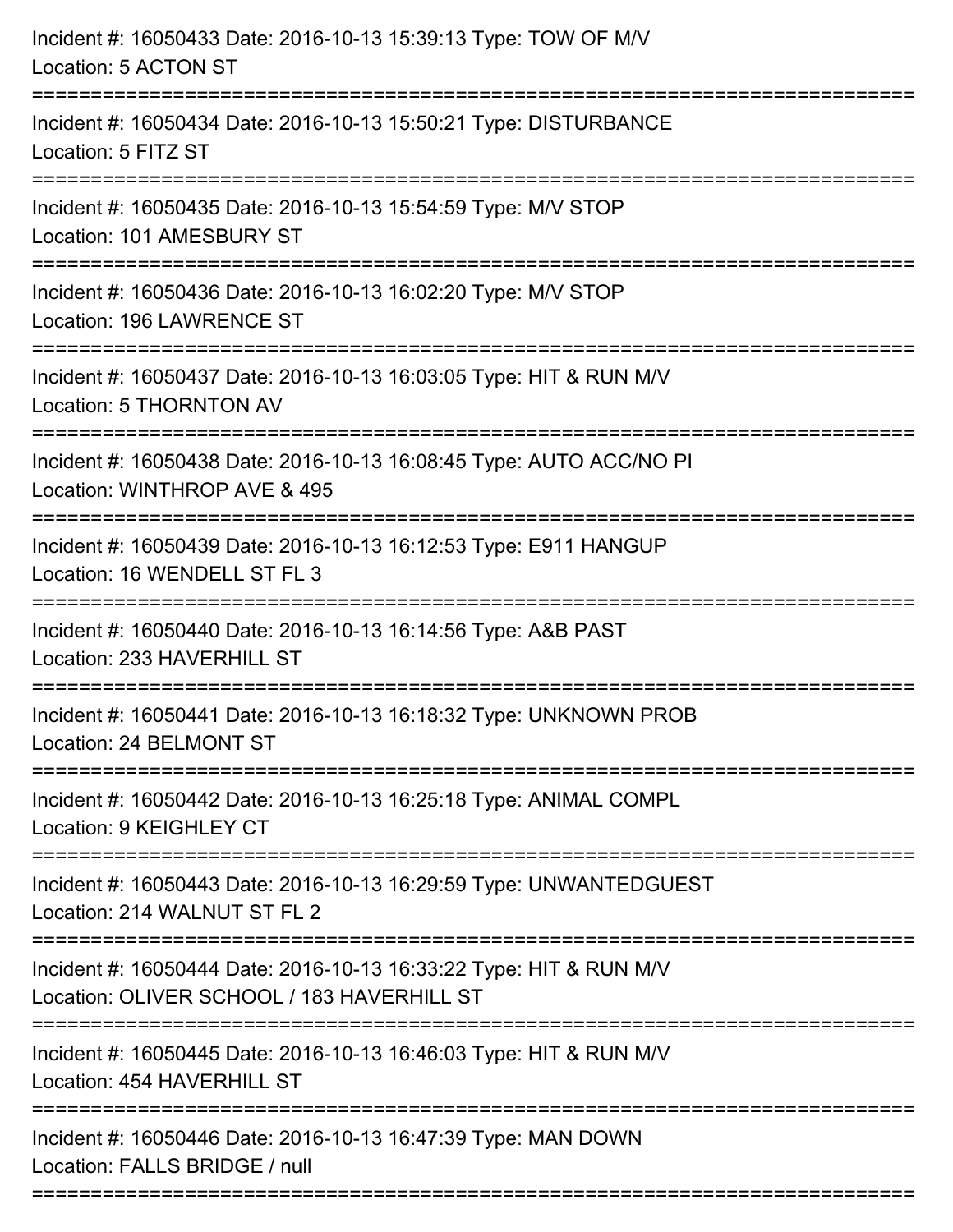Location: 59 BROOK ST ===========================================================================

| Incident #: 16050448 Date: 2016-10-13 16:57:07 Type: UNKNOWN PROB<br>Location: 99 SUMMER ST                                                    |
|------------------------------------------------------------------------------------------------------------------------------------------------|
| Incident #: 16050449 Date: 2016-10-13 16:59:37 Type: DISABLED MV<br>Location: CENTRAL BRIDGE / 0 MERRIMACK ST<br>==================            |
| Incident #: 16050450 Date: 2016-10-13 17:01:58 Type: ABAND MV<br><b>Location: ESSEX ST</b>                                                     |
| Incident #: 16050451 Date: 2016-10-13 17:06:11 Type: MAL DAMAGE<br>Location: 66 SALEM ST                                                       |
| Incident #: 16050452 Date: 2016-10-13 17:09:02 Type: TRESPASSING<br>Location: 104 MARSTON ST                                                   |
| Incident #: 16050453 Date: 2016-10-13 17:12:31 Type: AUTO ACC/NO PI<br>Location: 280 MERRIMACK ST                                              |
| Incident #: 16050454 Date: 2016-10-13 17:18:19 Type: LARCENY/PAST<br>Location: 50 ISLAND ST #417                                               |
| Incident #: 16050455 Date: 2016-10-13 17:18:31 Type: ALARM/BURG<br>Location: 88 BAILEY ST                                                      |
| Incident #: 16050456 Date: 2016-10-13 17:21:49 Type: ALARM/BURG<br>Location: 13 GROVE ST                                                       |
| Incident #: 16050457 Date: 2016-10-13 17:26:12 Type: SHOPLIFTING<br>Location: 700 ESSEX ST                                                     |
| Incident #: 16050458 Date: 2016-10-13 17:28:43 Type: NOTIFICATION<br>Location: 47 MYRTLE ST                                                    |
| --------------------------------<br>Incident #: 16050459 Date: 2016-10-13 17:31:20 Type: ABAND MV<br>Location: CENTRAL BRIDGE / 0 MERRIMACK ST |
| Incident #: 16050460 Date: 2016-10-13 17:39:43 Type: LIC PLATE STO<br>Location: 24 MELVIN ST                                                   |

Incident #: 16050461 Date: 2016 10 13 17:56:49 Type: ABAND MV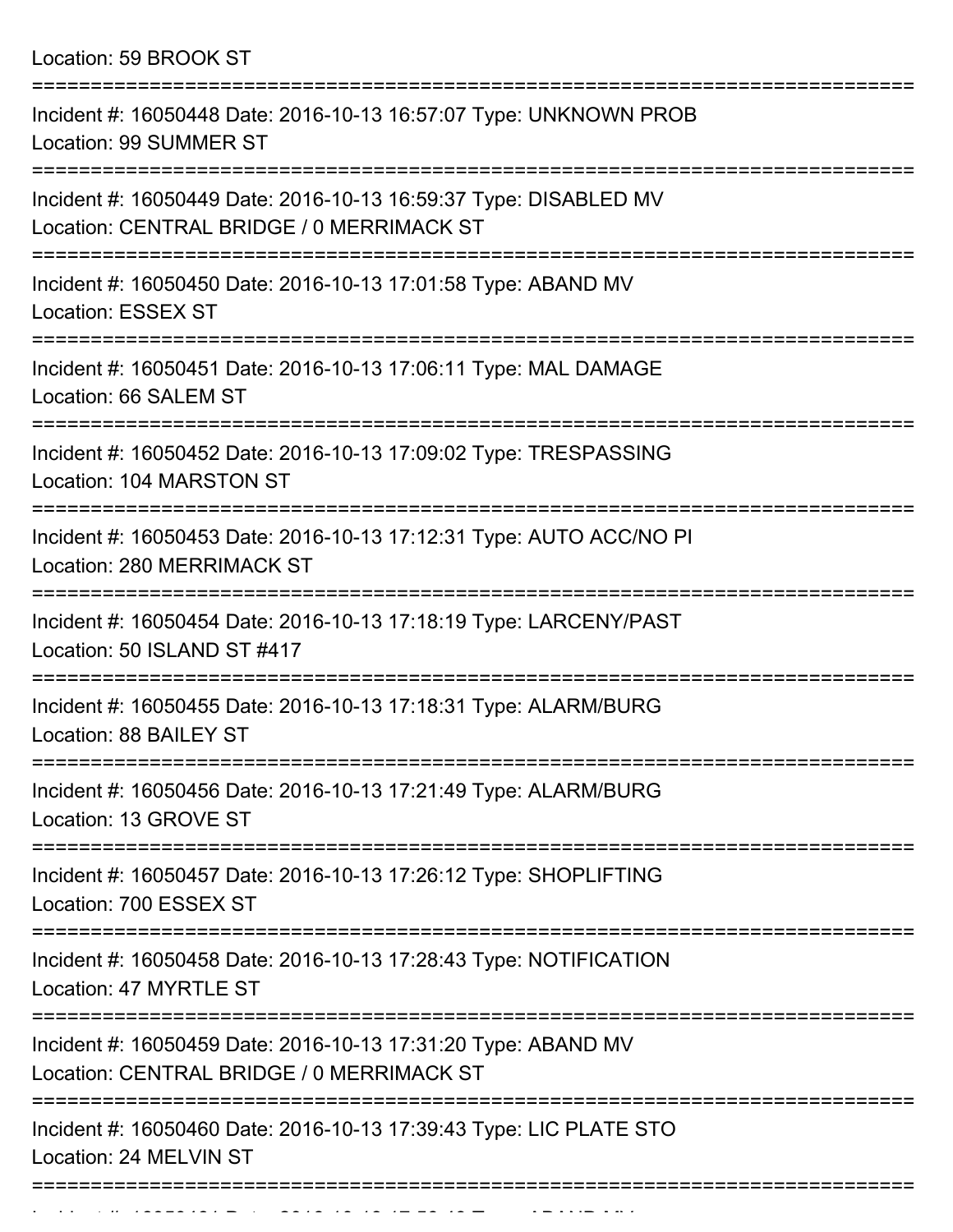| Location: 1 FLORAL ST                                                                                                                   |
|-----------------------------------------------------------------------------------------------------------------------------------------|
| Incident #: 16050462 Date: 2016-10-13 18:03:41 Type: 209A/SERVE<br>Location: 6 INMAN ST #11                                             |
| Incident #: 16050465 Date: 2016-10-13 18:06:55 Type: A&B PAST<br>Location: 9 MONMOUTH ST                                                |
| Incident #: 16050463 Date: 2016-10-13 18:08:11 Type: M/V STOP<br>Location: FLORAL ST & HUDSON AV<br>==================================  |
| Incident #: 16050464 Date: 2016-10-13 18:08:45 Type: M/V STOP<br>Location: MERRIMACK ST & S UNION ST                                    |
| Incident #: 16050466 Date: 2016-10-13 18:14:25 Type: LOST PROPERTY<br>Location: W DALTON ST                                             |
| Incident #: 16050467 Date: 2016-10-13 18:15:11 Type: M/V STOP<br>Location: MELROSE ST & WATER ST                                        |
| Incident #: 16050468 Date: 2016-10-13 18:31:32 Type: M/V STOP<br>Location: KENNETH ST & S BROADWAY                                      |
| Incident #: 16050469 Date: 2016-10-13 18:34:53 Type: M/V STOP<br>Location: FERGUSON ST & S BROADWAY                                     |
| Incident #: 16050470 Date: 2016-10-13 18:50:18 Type: DISORDERLY<br>Location: AMESBURY ST & COMMON ST                                    |
| Incident #: 16050471 Date: 2016-10-13 18:54:41 Type: SHOPLIFTING<br>Location: 700 ESSEX ST                                              |
| -----------------------------<br>Incident #: 16050472 Date: 2016-10-13 19:48:32 Type: ASSSIT OTHER PD<br>Location: MCCABE CT & WATER ST |
| Incident #: 16050473 Date: 2016-10-13 19:53:40 Type: MV/BLOCKING<br>Location: 30 FITZ ST                                                |
| Incident #: 16050474 Date: 2016-10-13 20:37:07 Type: DRUG OVERDOSE<br>Location: 204 S UNION ST FL 2                                     |
|                                                                                                                                         |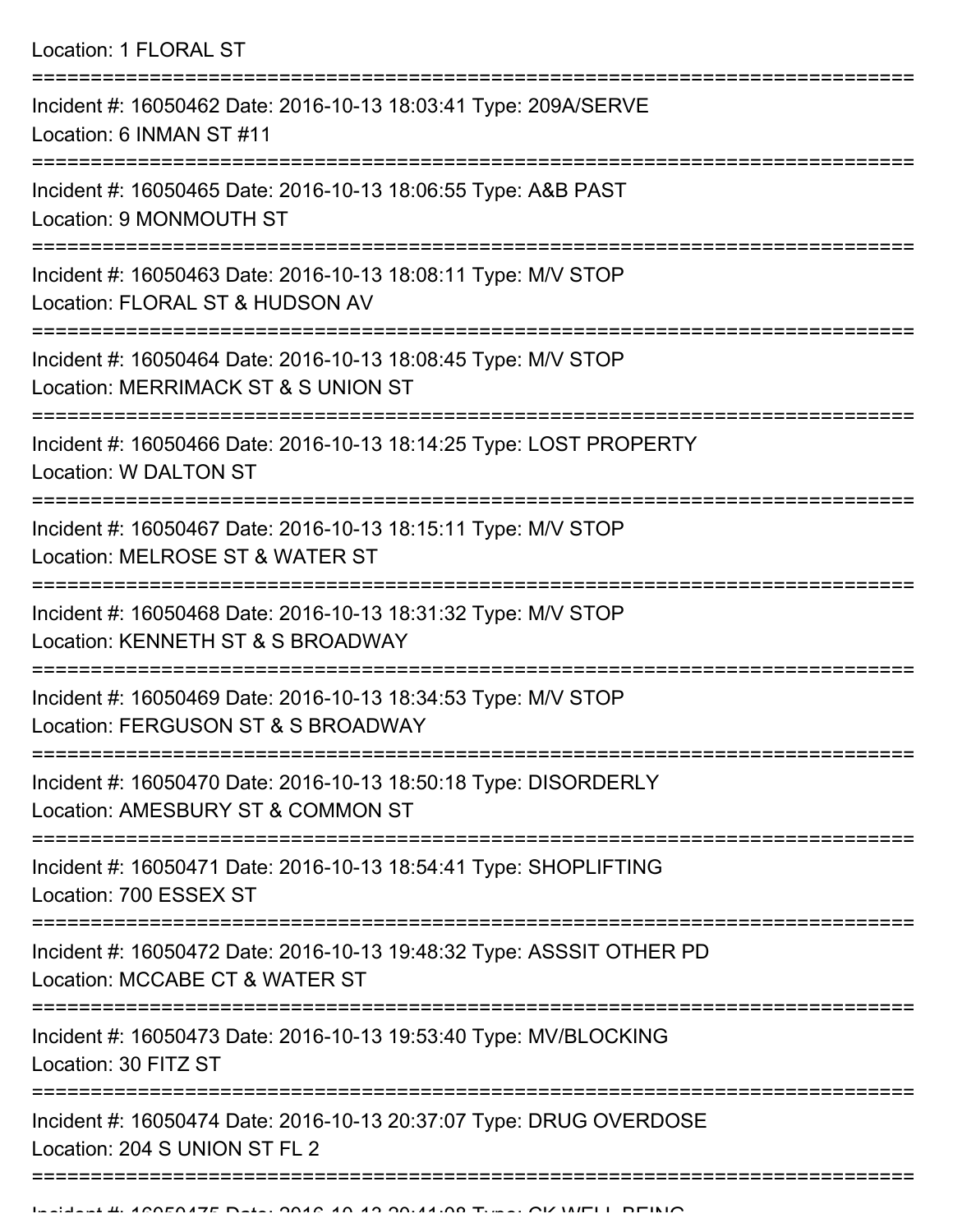| Location: 77 S UNION ST #221 FL 2                                                                                                  |
|------------------------------------------------------------------------------------------------------------------------------------|
| Incident #: 16050476 Date: 2016-10-13 21:42:17 Type: MV/BLOCKING<br>Location: 10 MORTON ST                                         |
| Incident #: 16050477 Date: 2016-10-13 21:48:37 Type: SUS PERS/MV<br>Location: 5 MAGNOLIA ST                                        |
| Incident #: 16050478 Date: 2016-10-13 21:52:36 Type: SUS PERS/MV<br><b>Location: RESERVOIR ST</b>                                  |
| Incident #: 16050479 Date: 2016-10-13 22:01:53 Type: TOW/REPOSSED<br>Location: 4 VINE ST                                           |
| Incident #: 16050480 Date: 2016-10-13 22:30:49 Type: NOISE ORD<br>Location: 248 BROADWAY                                           |
| Incident #: 16050481 Date: 2016-10-13 22:34:07 Type: THREATS<br>Location: 18 HIGH ST FL 1                                          |
| Incident #: 16050482 Date: 2016-10-13 22:53:11 Type: M/V STOP<br>Location: ALLSTON ST & HIGH ST                                    |
| Incident #: 16050483 Date: 2016-10-13 22:53:14 Type: SHOTS FIRED<br>Location: 4 GREENWOOD ST                                       |
| :==============================<br>Incident #: 16050484 Date: 2016-10-13 22:55:03 Type: M/V STOP<br>Location: BROADWAY & LOWELL ST |
| Incident #: 16050485 Date: 2016-10-13 23:00:48 Type: M/V STOP<br>Location: LAFAYETTE AV & S BROADWAY                               |
| Incident #: 16050486 Date: 2016-10-13 23:03:37 Type: KEEP PEACE<br>Location: 157B ANDOVER ST                                       |
| Incident #: 16050488 Date: 2016-10-13 23:08:10 Type: SUS PERS/MV<br>Location: COMMON ST & FRANKLIN ST                              |
| Incident #: 16050487 Date: 2016-10-13 23:08:56 Type: M/V STOP<br>Location: 35 BODWELL ST                                           |
| Incident #: 16050489 Date: 2016-10-13 23:28:24 Type: MEDIC SUPPORT                                                                 |